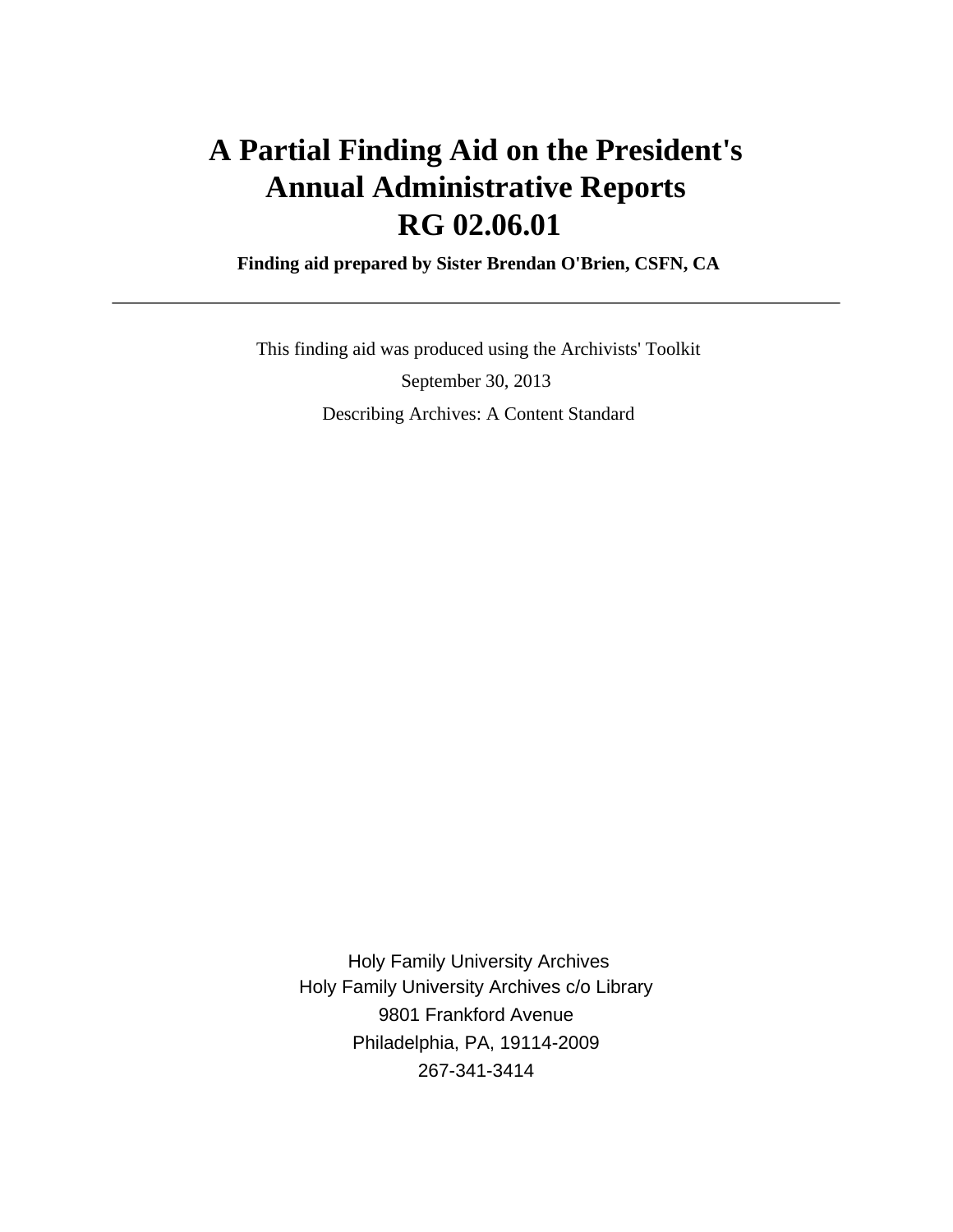# **Table of Contents**

 $\overline{\phantom{a}}$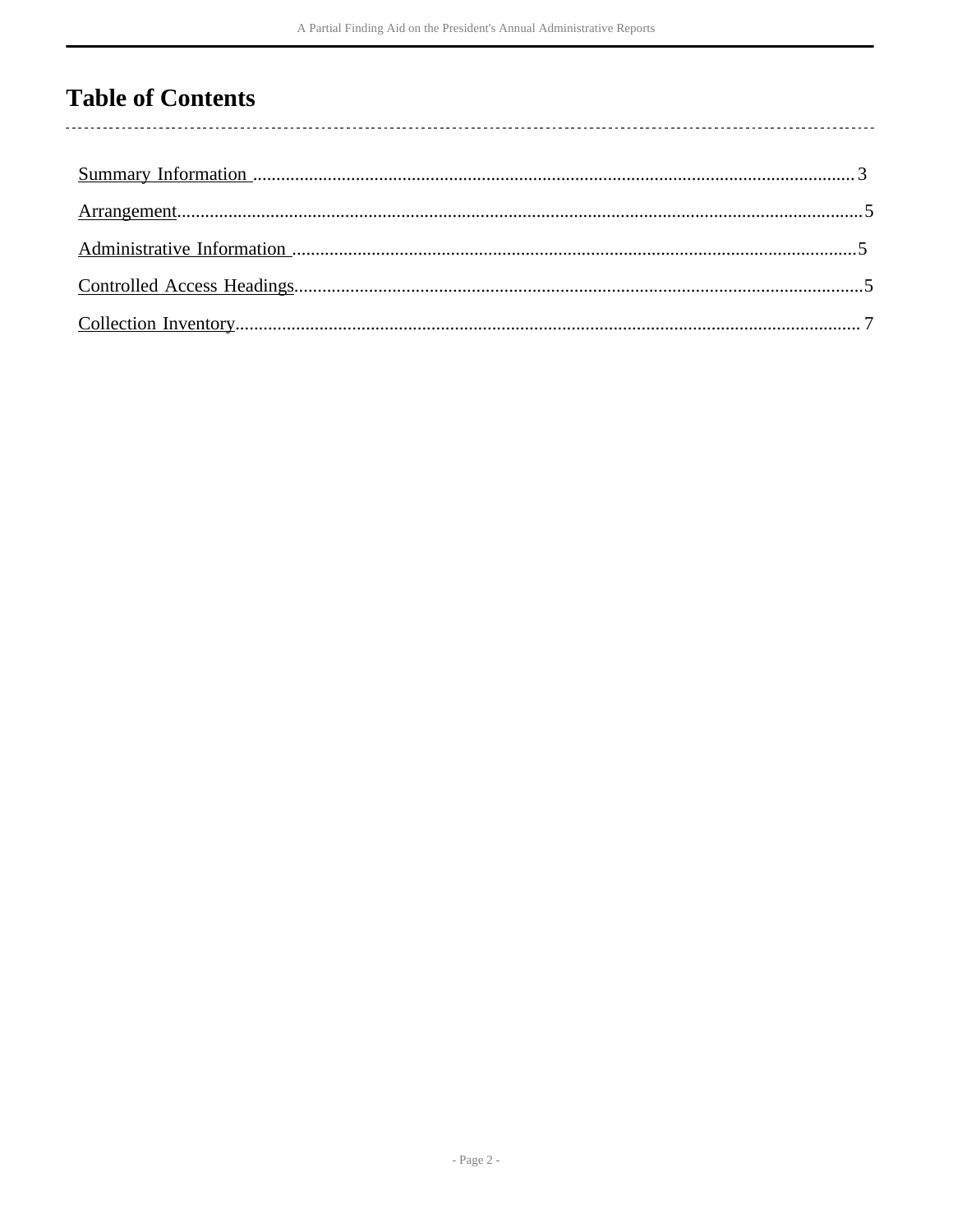# <span id="page-2-0"></span>**Summary Information**

 $\overline{a}$ 

| <b>Repository</b>          | Holy Family University Archives                                                                                                                                                                                      |
|----------------------------|----------------------------------------------------------------------------------------------------------------------------------------------------------------------------------------------------------------------|
| <b>Creator</b>             | Budny, Lillian, Sister, CSFN, 1933-1981                                                                                                                                                                              |
| <b>Creator</b>             | Holy Family University (Philadelphia, Pa.). President's Office.                                                                                                                                                      |
| <b>Creator</b>             | Onley, Francesca, Sister, CSFN, 1933-                                                                                                                                                                                |
| <b>Creator</b>             | Rutkowska, Neomisia, Sister, CSFN, 1898-1998                                                                                                                                                                         |
| <b>Creator</b>             | Sabacinska, Aloysius, Sister, CSFN, 1913-                                                                                                                                                                            |
| <b>Title</b>               | President's annual administrative reports                                                                                                                                                                            |
| <b>Date</b>                | 1954-1992                                                                                                                                                                                                            |
| <b>Extent</b>              | 4.5 Linear feet (9 archives boxes)                                                                                                                                                                                   |
| <b>Location</b>            | Closed stacks 3.1.2                                                                                                                                                                                                  |
| Language                   | English                                                                                                                                                                                                              |
| <b>Language of Records</b> | English                                                                                                                                                                                                              |
| <b>Abstract</b>            | This series includes annual administrative reports from the institution's<br>administrators to the President highlighting activities of their respective<br>offices for a given year. It ranges from 1954 thru 1992. |

### **Preferred Citation**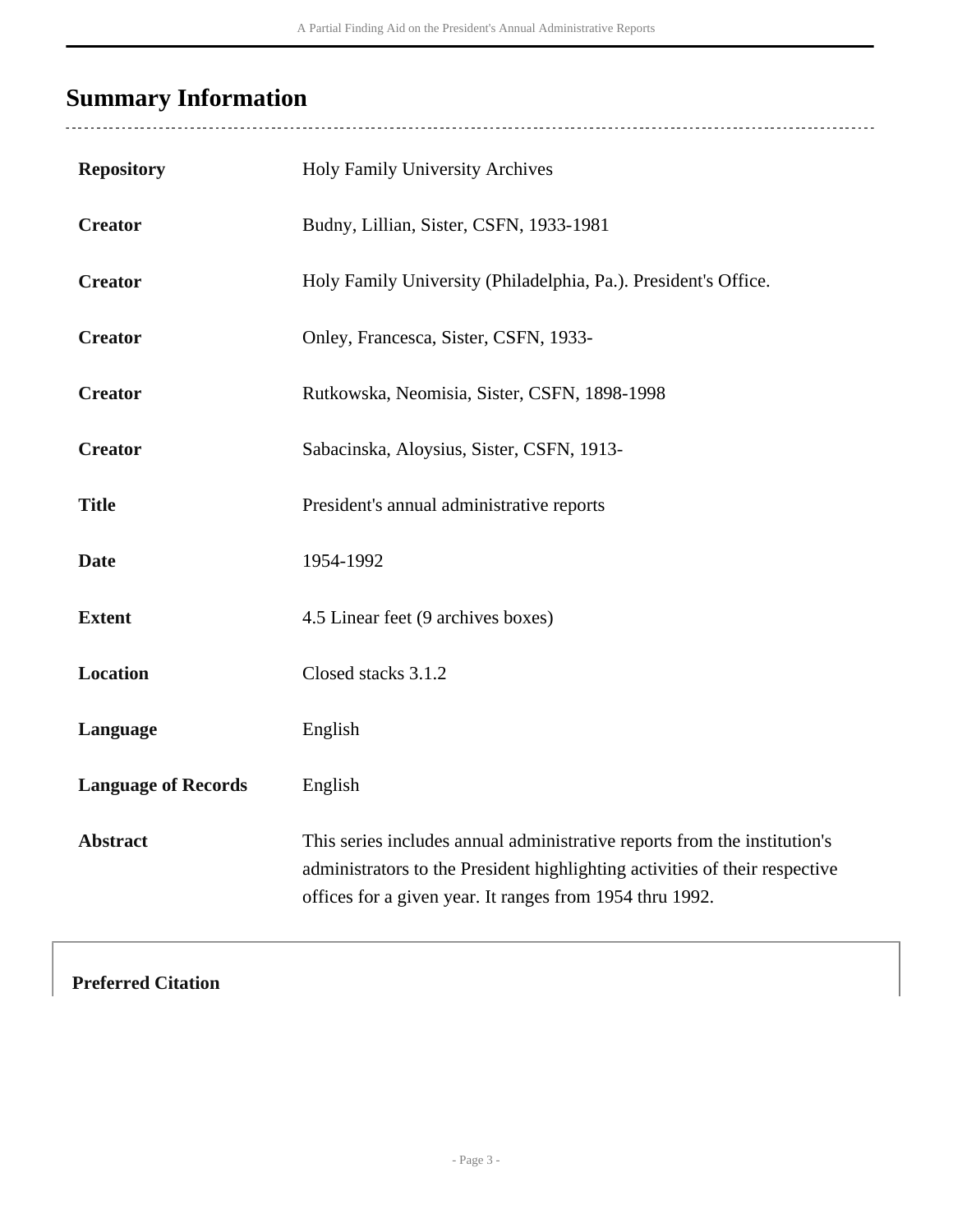Preferred citation for this material is: [Identification of item], in President's Annual Administrative Reports, University Archives, Holy Family University.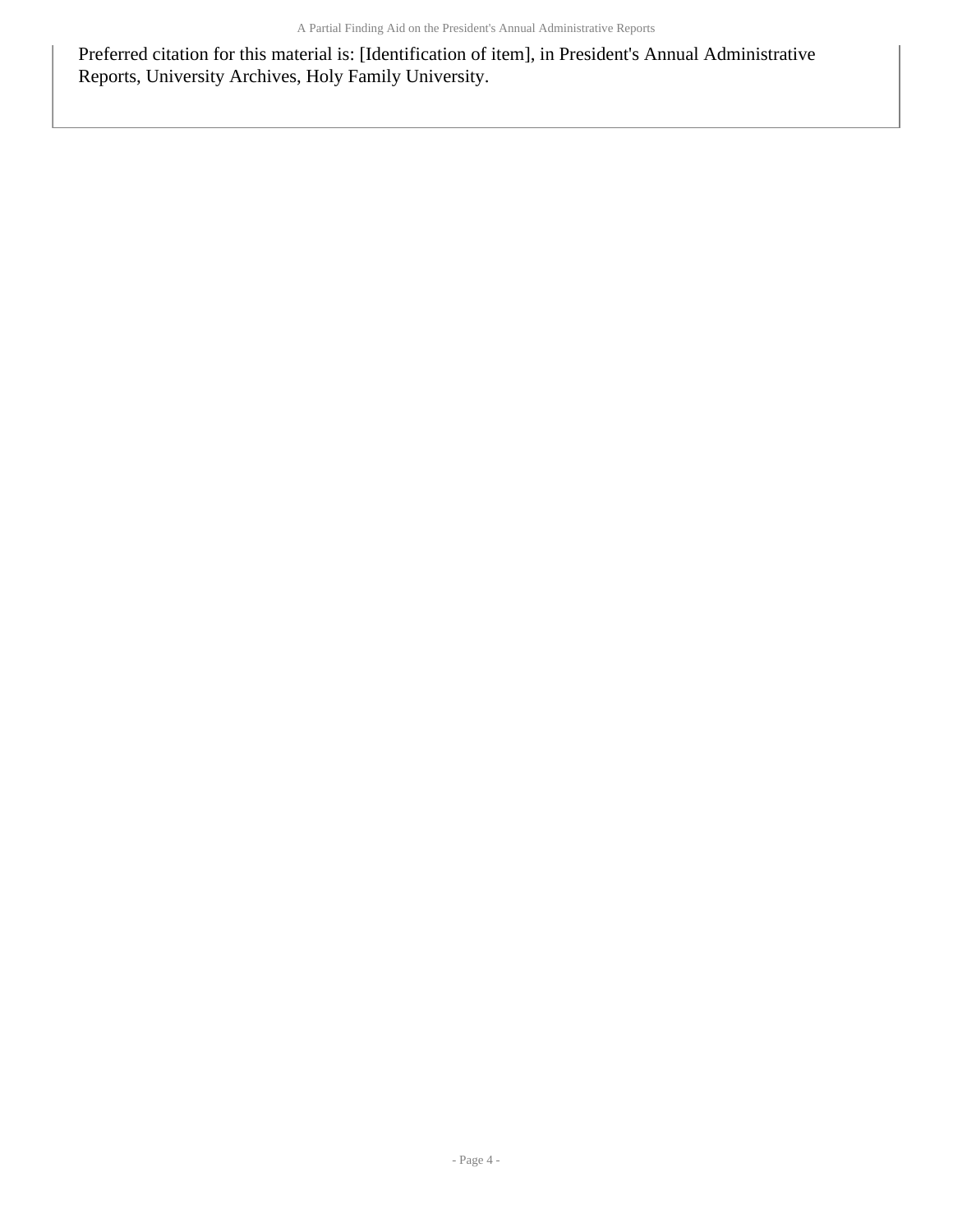## <span id="page-4-0"></span>**Arrangement**

These records are arranged chronologically by academic year, roughly July 1 to June 30.

# <span id="page-4-1"></span>**Administrative Information**

#### **Publication Information**

Holy Family University Archives

#### **Access Restrictions**

Contact the University Archives for an appointment to access these records and for details regarding access restrictions which may apply due to university policy and legislation governing privacy issues.

#### **Legal Status**

These records are the property of Holy Family University.

#### **Conditions Governing Use**

Copyright is retained by Holy Family University or other creators of items in these records/papers, or their descendants, as stipulated by United States copyright law. Please contact the University Archives with requests for copying and for authorization to publish, quote or reproduce the material.

## <span id="page-4-2"></span>**Controlled Access Headings**

#### **Corporate Name(s)**

• Holy Family University (Philadelphia, Pa.).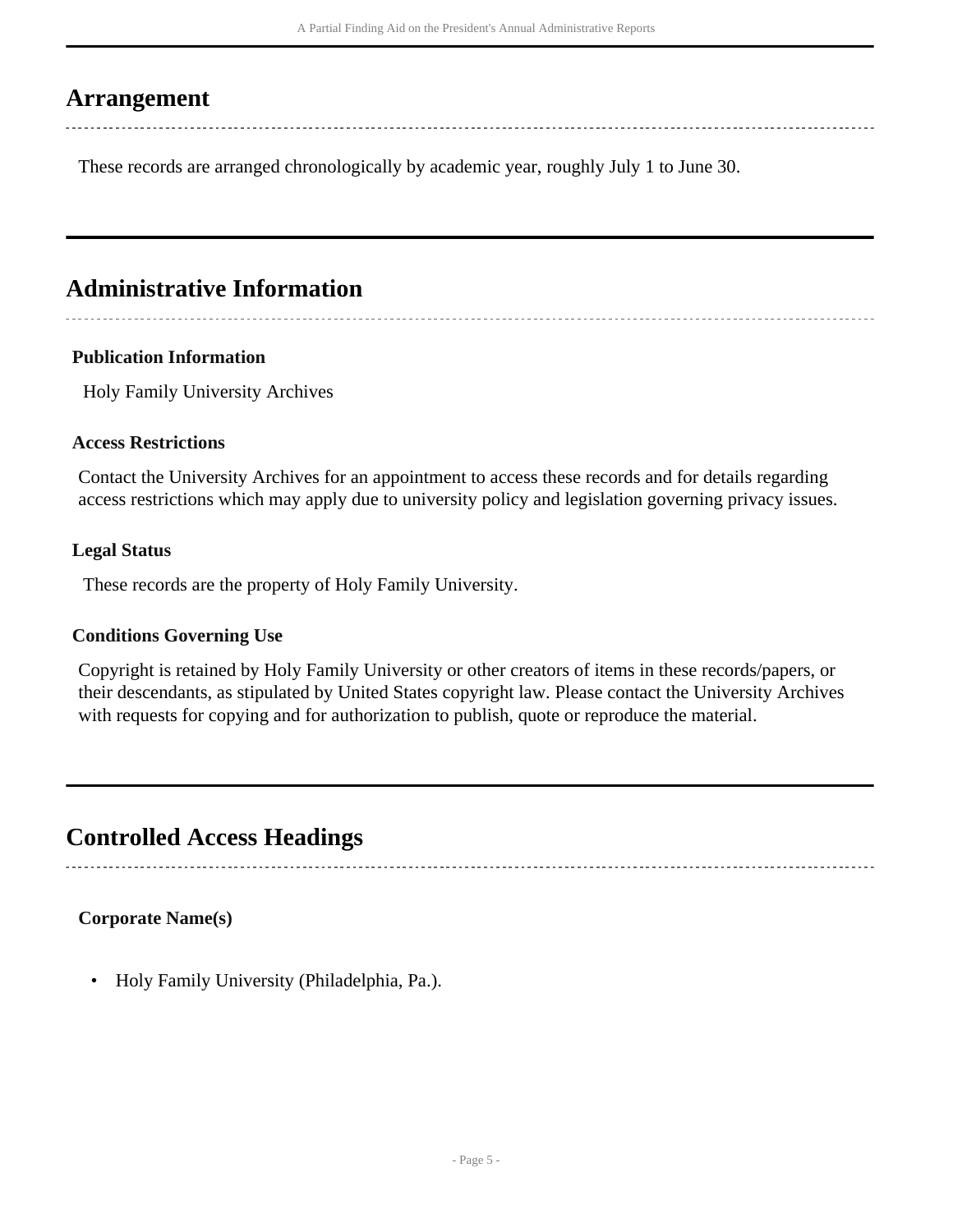## **Genre(s)**

• annual reports

### **Geographic Name(s)**

- Pennsylvania
- Philadelphia

### **Subject(s)**

- Administration
- universities and colleges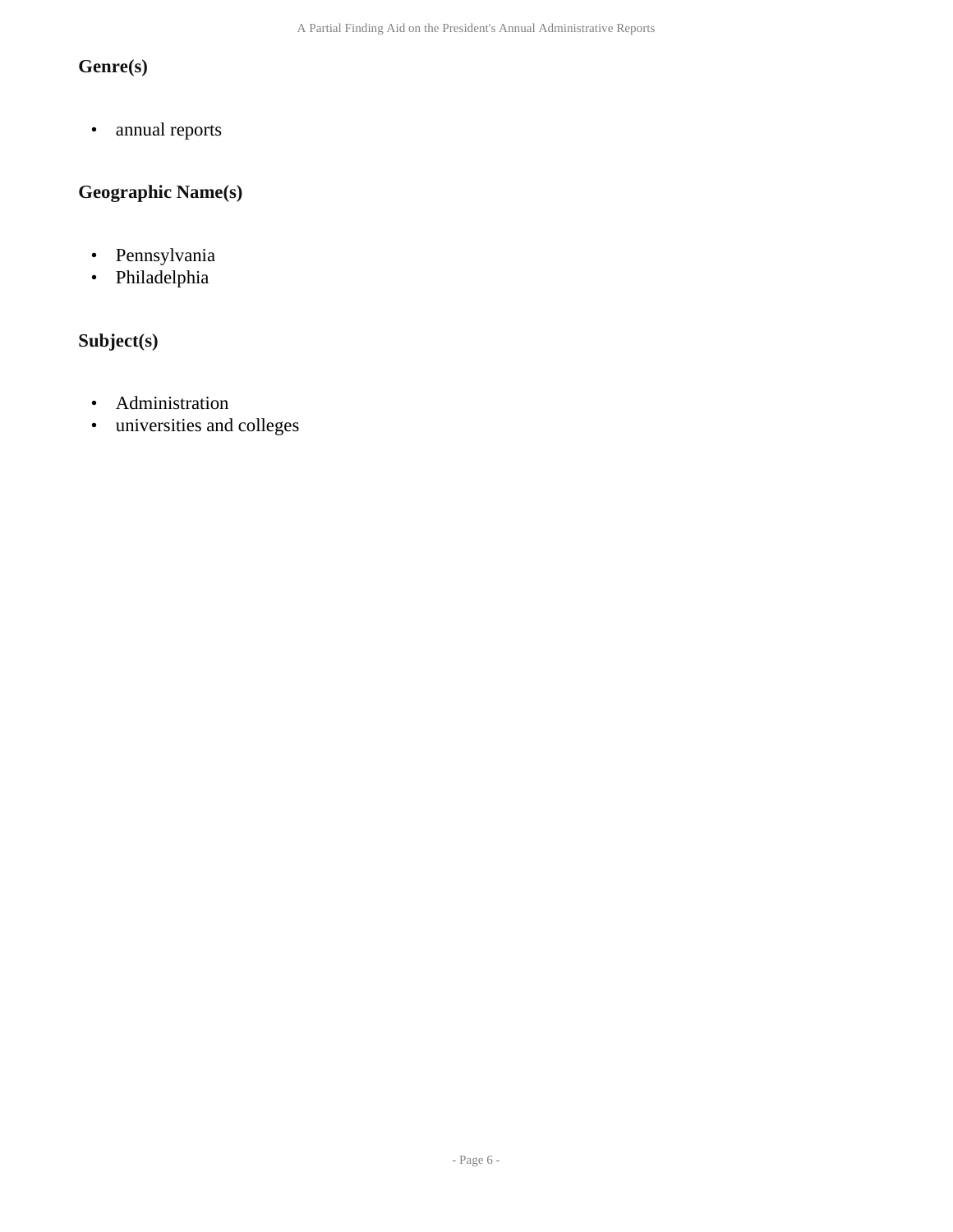## <span id="page-6-0"></span>**Collection Inventory**

Box 1 folder 1 Report of the president and administrative officers 1954-1955

Box 1 folder 2 Report of the president and administrative officers 1955-1956

Box 1 folder 3 Report of the president and administrative officers 1956-1957

Box 1 folder 4 Report of the president and administrative officers 1957-1958

Box 1 folder 5 Report of the president and administrative officers 1958-1959

Box 1 folder 6 Report of the president and administrative officers 1959-1960

Box 1 folder 7 Report of the president and administrative officers 1960-1961

Box 1 folder 8 Report of the president and administrative officers 1961-1962

Box 1 folder 9 Report of the president and administrative officers 1962-1963

Box 1 folder 10 Report of the president and administrative officers 1963-1964

Box 1 folder 11 Report of the president and administrative officers 1964-1965

Box 2 folder 1 Report of the president and administrative officers 1965-1966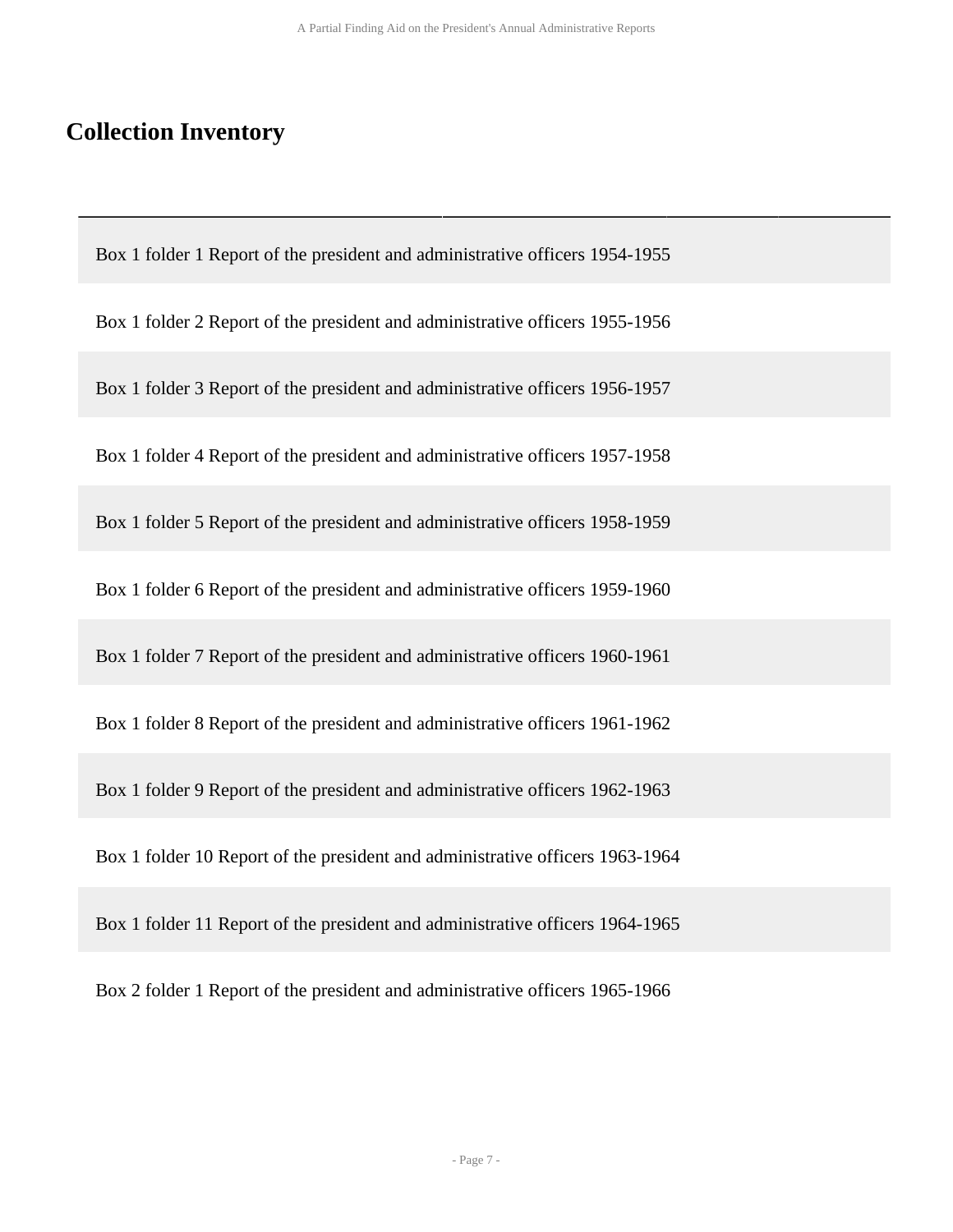Box 2 folder 2 Report of the president and administrative officers 1966-1967

Box 2 folder 3 Report of the president and administrative officers 1967-1968

Box 2 folder 4 Report of the president and administrative officers 1968-1969

Box 2 folder 5 Report of the president and administrative officers 1969-1970

Box 2 folder 6 Report of the president and administrative officers 1970-1971

Box 2 folder 7 Report of the president and administrative officers 1971-1972

Box 3 folders 1, 2 Report of the president and administrative officers 1972-1973

Box 3 folders 3, 4 Report of the president and administrative officers 1973-1974

Box 3 folders 5, 6 Report of the president and administrative officers 1974-1975

Box 3 folders 7, 8 Report of the president and administrative officers 1975-1976

Box 3 folder 9 Report of the president and administrative officers 1976-1977

Box 4 folder 1 Report of the president and administrative officers 1977-1978

Box 4 folders 2, 3 Report of the president and administrative officers 1978-1979

Box 4 folders 4, 5 Report of the president and administrative officers 1979-1980